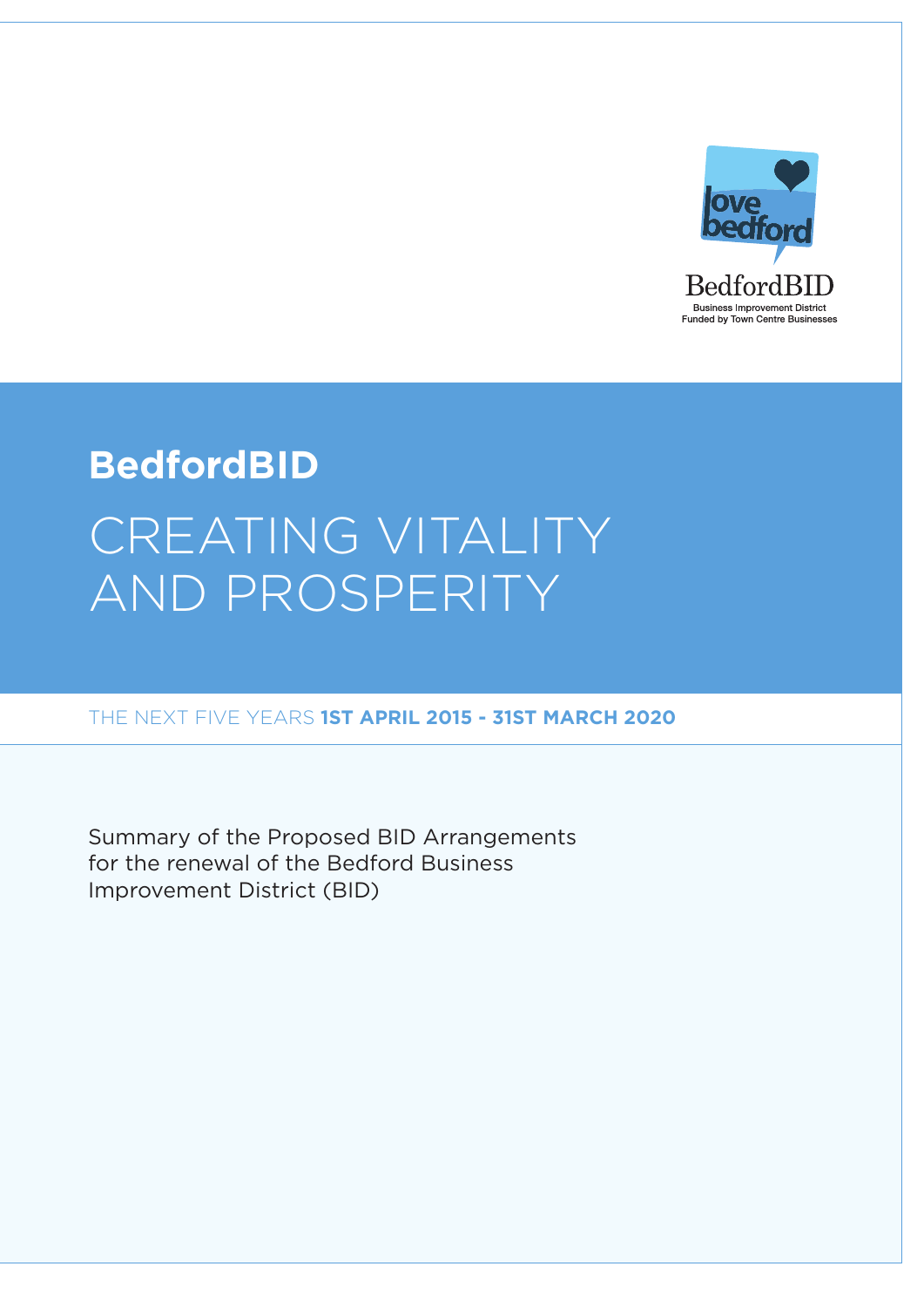### INTRODUCTION

on 16th october 2014, a ballot will be held proposing the renewal of the Bedford Business Improvement District (BID) for a further five years.

In 2005 Bedford was one of the first BIDs in the country to be set up and has been benefiting the town for a fruitful nine years.

Despite the recent challenging economic climate, Bedford has managed to achieve growth in its performance and the town is now benefiting from the confidence being shown by new developments, new business openings and reduction in churn. Whereas Bedford achieves a strong market share from within its core and total catchment, in reality it is likely that Bedford falls short of achieving its full market potential and therefore holds more opportunity to increase its reach.

The thrust of our proposal for the next five years is to continue with successful initiatives (as consulted with our businesses) and to demonstrate the shared interest which our businesses show above self-interest. This will be through a series of customer led 'enhancements' designed to improve the environment and customer experience. None of these are the statutory obligation of Bedford Borough Council or provided by public agencies.

BedfordBid wants businesses to be proactive in taking responsibility for improving the area in which they

work but this needs to be achieved together. We also want businesses to be inspired to accomplish more, together. The key to the BID is just as much about its ability to influence as its budget. This influence comes from businesses coming together to improve something beyond their own doorstep.

If the BID was to cease the result would be the loss of over £2.5m investment into the town over the next five years which would not be forthcoming from any other source.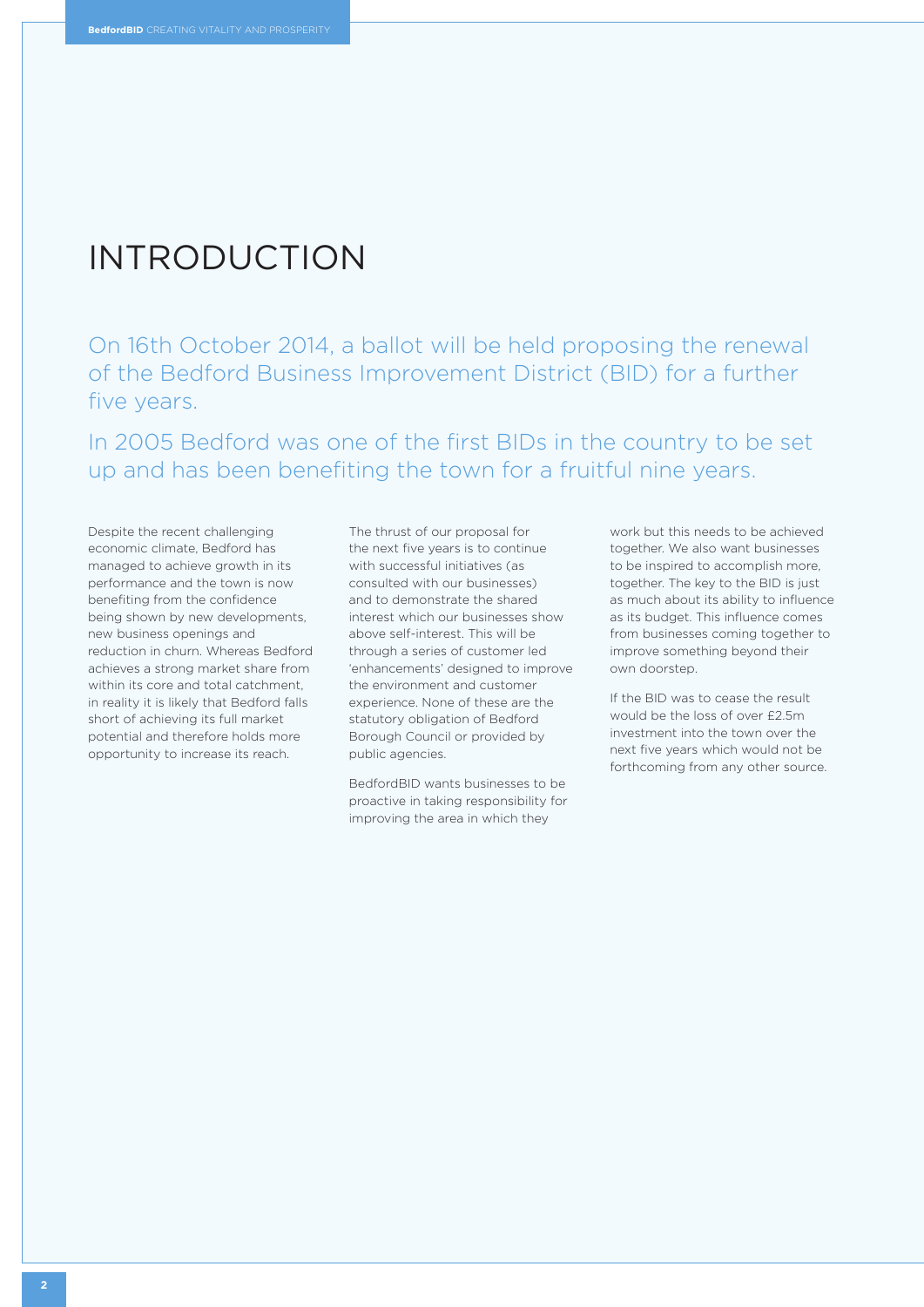# **BedfordBID** RENEWAL PROPOSAL 2015-2020

#### This renewal Proposal for the next five years includes

- no change to the current BID boundary,
- no increases to the levy rate of 2%.
- no change to exemptions nor the financial management arrangements for the BedfordBID where the levies are collected by Bedford Borough Council then passed to BedfordBID to be spent as businesses have decided.

#### **Our mission is to create a successfully promoted, economically sound, safe, attractive and well managed Town Centre for visitors, customers, businesses, employees and investors.**

The conclusions to the consultations with stakeholders and customer research, has been the driving force behind the BID3 Proposals. These are designed to cover both the day and evening economies.

#### We will:-

- Market and promote Bedford Town Centre and make Bedford a destination through the presentation of high quality events.
- Enhance the visitor experience and customer offer.
- Continue to forge strong partnerships and work with others to create a vibrant, economically strong and attractive town for residents and visitors alike.
- Be sustainable.

#### By the continuation of:-

- The BedfordBID Bluecaps who act as the primary link between BedfordBid, businesses, Police, CCTv and visitors to make the town safer, cleaner and friendlier.
- The award winning Retail RadioLink & Exclusion crime prevention scheme and Childsafe to aid the safe reunion of lost/missing children.
- Town Centre Gift Vouchers to support the local economy and keep investment in the town.
- A comprehensive marketing and promotions programme.
- WipeOut (zero tolerance on graffiti in the BedfordBID area) scheme.
- sponsorship of both the Taxi Marshals who enable the safe and friendly dispersal of visitors during the evening from the town centre and Best Bar None Awards designed to raise standards in operating responsibly and demonstrating a commitment to reducing alcohol related crime.
- B2B networking and promotion of the BID area businesses.
- FREE customer service training.
- Advice on small business rates relief, hardship and cost savings.
- Listening and acting upon your concerns offering practical advice and support to businesses to address their issues.
- Retailer meetings ensuring the town's retailers work together in partnership, especially at peak trading times such as Christmas, which is essential to the smooth running of the town. This provides the information and feedback required to promote "the whole Bedford Town Centre offer".

#### And introduce new for 2015-2020:-

- 1. Additional revenue streams through affiliate voluntary membership, event sponsorship and utility saving commissions.
- 2. increase and expand an events programme to include festivals which capture the wide ethnic diversity and 'county town' sense of the town.
- 3. a welcome scheme to improve our gateways into the town.
- 4. A beautiful welcome strategically placed street furniture and enhancement of the flower beds in the centre of town.
- 5. A deep clean to complement the existing cleansing programme of the town into the peripheral areas of the Bid and at specific times i.e. bi-annual River Festival.
- 6. enhancement of the Christmas lights to include peripheral areas of the BID area to help make the town look attractive and make Christmas shopping more pleasurable.
- 7. Expanding the WipeOut graffiti scheme to include the monitoring, recording and reporting of fly tipping on private land in the Bid area for remedial action as necessary by Bedford Borough Council.
- 8. Empty shops dressing within the BID area to create a vibrant and welcoming impression to residents and visitors alike.

BedfordBid will also be enhancing its reporting to businesses on the measurement and evaluation of performance as well as ongoing engagement about what BedfordBid is doing to benefit business.

### **BASELINE SERVICES**

**All our services will be enhancements and will not replace any of the statutory obligations of the local authority or statutory bodies.**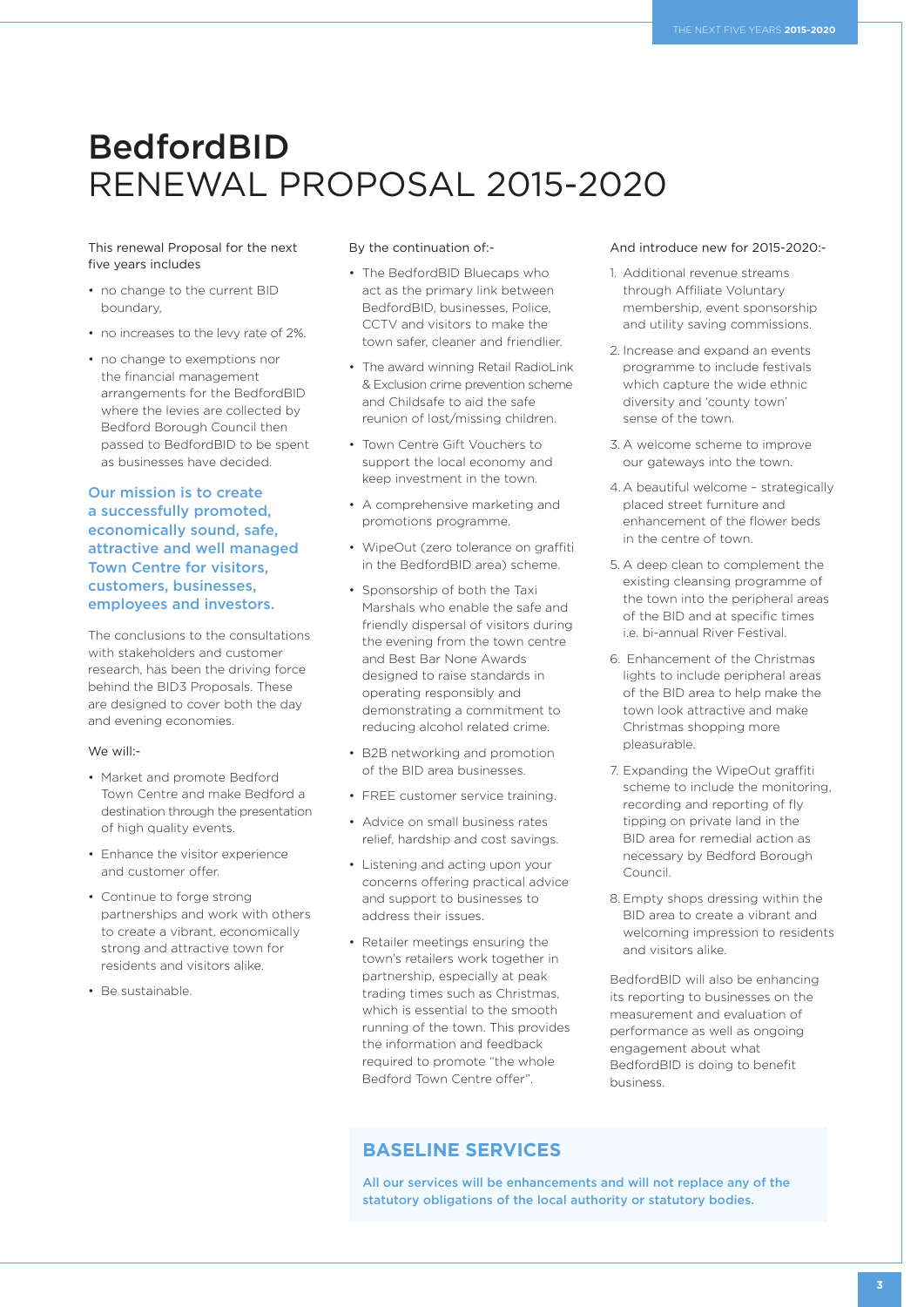### GOVERNANCE ARRANGEMENTS

**The BedfordBID Company Ltd is a non-local authority BID Body and is responsible for providing the business improvement district services for the Bedford Town Centre BID. The Company is appointed as the BID Body through the ballot process every five years.**

**BedfordBID operates as a private, independent company that consists of a board elected by BedfordBID levy paying members and includes volunteers representing levy/business rates-paying large and small businesses including national chains, independent businesses, Bedford Borough Council, retail, non-retail, day and evening economy.**

**BedfordBID will be financed by a levy on the businesses in the designated area together with voluntary contributions and other income generated through affiliate memberships, grant applications and Utilitrack commissions etc.**

Bedford Borough Council will carry out the ballot. it will be conducted through a postal vote. Ballot papers must be returned no later than 16 october 2014 by 5pm. The result will be announced the following day.

Each business ratepayer will have a vote provided a) they are shown on the Billing Authority's records as liable to pay National Non-Domestic Rates (Business Rates) for a hereditament located within the defined BID area on the day the notice of ballot (28th August 2014) is given by Bedford Borough Council and b) they will be liable to pay a BID levy should the proposals be approved. Where a hereditament (rateable property) is vacant, undergoing refurbishment or being demolished, and there is a liability for Non-Domestic Rates, the registered business ratepayer will be entitled to vote.

Each person entitled to vote will have one vote in respect of each hereditament in the defined area where business rates are payable.

a proxy vote is available and details will be sent out with ballot papers.

For BedfordBID to continue to operate, the vote will have to meet two tests for BedfordBID to go

ahead. first a majority in favour (51%) of those that vote is required and secondly the aggregate rateable value of those that vote in favour must be greater than those that vote no.

The annual BID levy will be set at 2% (£0.02 in the £) of the Rateable Value shown in the Local Non-Domestic Rating List (as at the First of April of each year). A BID levy will be payable for each chargeable period within the duration of the BID term. The BID levy will be payable by the nondomestic ratepayer. Where the ratepayer changes during the course of the financial year, the BID levy will be apportioned accordingly and calculated on a daily basis.

Where a property is taken out of the Rating List (e.g. due to demolition or due to a split or merged assessment), the BID levy will be due up to the day before the effective date of the removal from the Rating List and the annual BID levy will be apportioned accordingly.

Where a new assessment is brought into the Rating List (e.g. a newly erected property or a property resulting from a split or merger), the BID levy will be due for the new assessment from the effective date of the entry in the Rating List and the annual BID levy will be apportioned accordingly.

The commencement date of the BID arrangements is the First day of april 2015 and the duration of the BID arrangements is for 5 years ending on the last day of March 2020 after which a ballot will again be required in order to continue. Before this period, BedfordBID may choose to seek renewal of the BID, again by ballot.

The following hereditaments will be exempt from the BID levy

i) Hereditaments shown in the local Non-Domestic Rating List as at the first of april each year of the BID with a rateable value of less than £8100 will be exempt from the BID levy.

ii) Hereditaments that are occupied wholly or mainly by a registered charity (or one that is exempt from registration) as office accommodation for the charitable purposes of that charity or of that and other charities (this exemption may apply, for example, to offices occupied by charities such as Citizens Advice Bureau).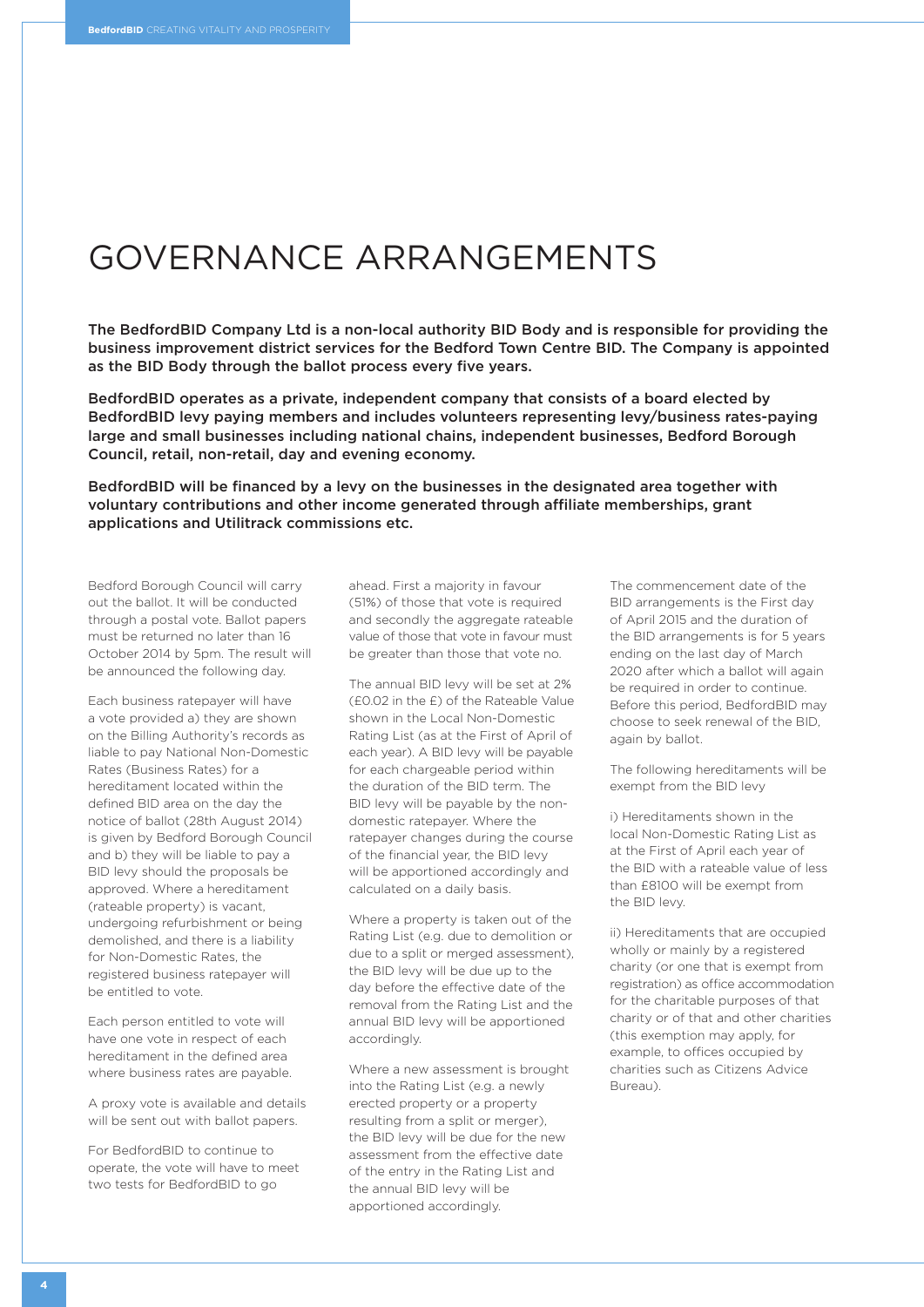The following hereditaments will have a discounted BID levy.

### **DISCRETIONARY DISCOUNTS**

The billing authority may at its discretion and only with the agreement of the BID Body award a discount of up to 100% of the BID levy for any financial year where:

- i) The billing authority has made an award of relief from Non-Domestic Rates on the grounds of hardship for the same period – in these circumstances the amount of the discount shall be in the same proportion to the BID liability for the period as the rate relief is to the rate liability for the same period; or,
- ii)The business of the levy payer is not conducted or established for profit, there are exceptional or unusual circumstances and it is considered to be reasonable to make an award having regard to the interests of the BID levy payers.

With the exception of hereditaments outlined above who will receive exemptions, no individual hereditament within the BID area will be disregarded or exempted from the BID levy.

There will be no other reduction to the BID levy. Any forms of exemptions, relief or discounts prescribed in the Local Government Finance Act 1988, or regulations made under that or any other relevant Act, will not apply (subject to any requirements of the local government act 2003 and the Business Improvement District (England) Regulations 2004). Those ratepayers liable to pay Non-Domestic Rates in respect of unoccupied and part occupied hereditaments will be liable for the full BID levy.

The chargeable period will be the financial year commencing on 1st april each year and ending on 31st March the following year. The levy payable for each chargeable period will be due in one payment on the First day of May, or 14 days after the issue of the demand notice, whichever date is later.

Bedford Borough Council will collect the BID levy and place in a separate BID Revenue Account. Funds raised through the levy will be transferred to BedfordBID to meet the cost of providing the BID services on a regular agreed basis net of collection costs. The BedfordBID Company will keep a prudent level of reserve. Bedford Borough Council will provide timely year-end financial statements including the amount of the BID levy and the amount of the BID levy collected.

**The full business plan and proposal can be obtained by visiting the website www.lovebedford.co.uk or by calling 01234 404500.**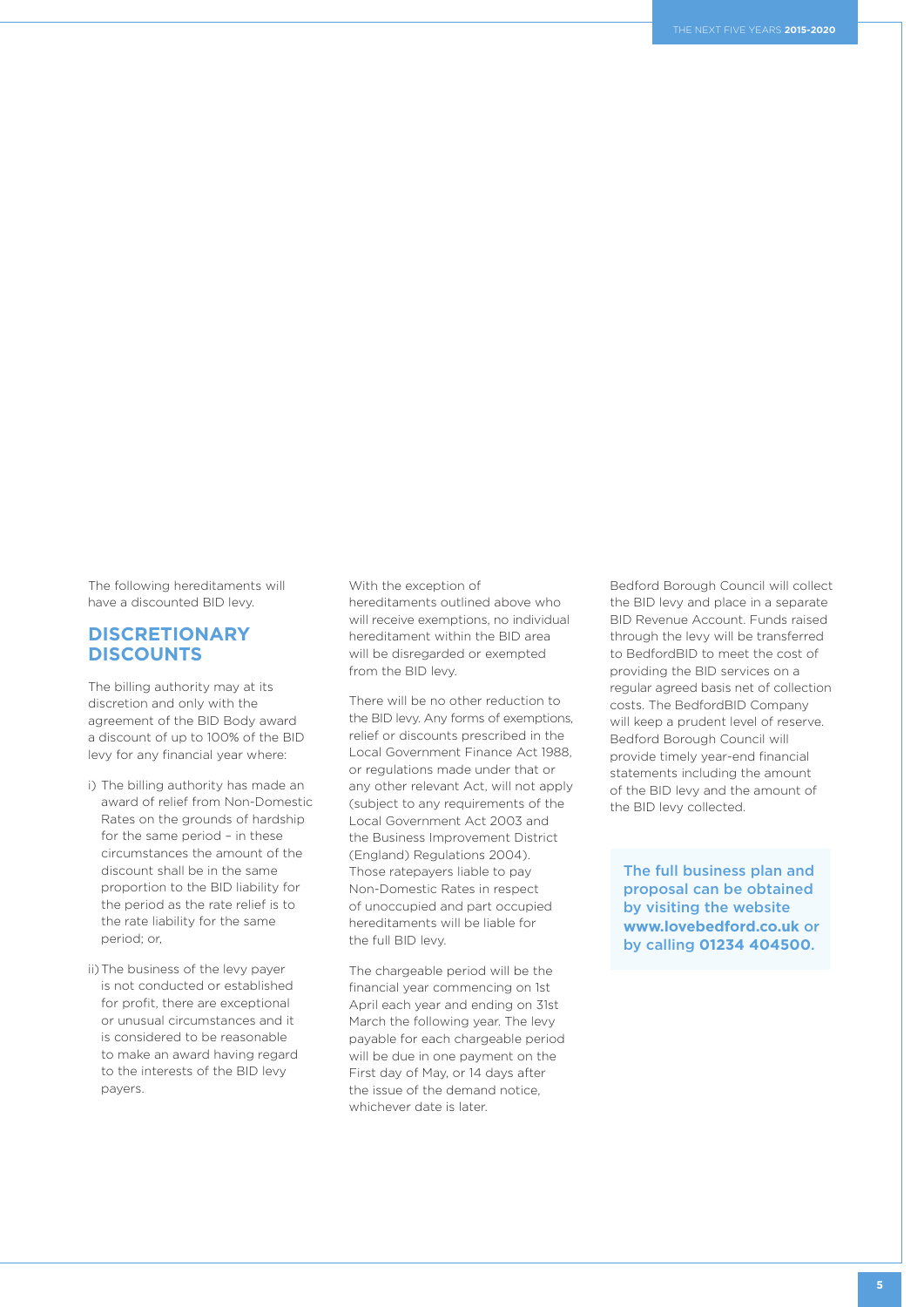## THE **BedfordBID** BOUNDARY



The BedfordBID Area Boundary (opposite) covers the following streets in Bedford Town Centre.

allhallows, Brace street, Bromham Road (2-16, up to Hassett St), Cardington Road (part), Castle Lane (between High St & Newnham Rd), Cauldwell Street (North Side), Clair Court, Dame Alice Street, Dane Street, Derby Place, Duke Street, Gadsby Street, Greenhill Street, Greyfriars, Gwyn Street, harpur Centre, harpur street, hassett street, Hawes Court, High Street, horne lane, howard Centre, howard street, James street, lime street, lurke street, Midland Road (1-65 & 2-40), Mill street, Mill yard, Paradine Court, Peel st, Princes st, Queen st (up to Princes St), Ram Yard, River Street (East side), Rose yard, saffron Close, silver street, st Cuthbert's street, st loyes street, st Mary's street, st Paul's square, st Peter's street (up to Goldington Road). Tavistock street (1-43 & 2-60), The arcade, The Broadway, The Embankment (High St to Newnham Rd), Thurlow street, Wellington st (up to Princes st) and West Arcade.